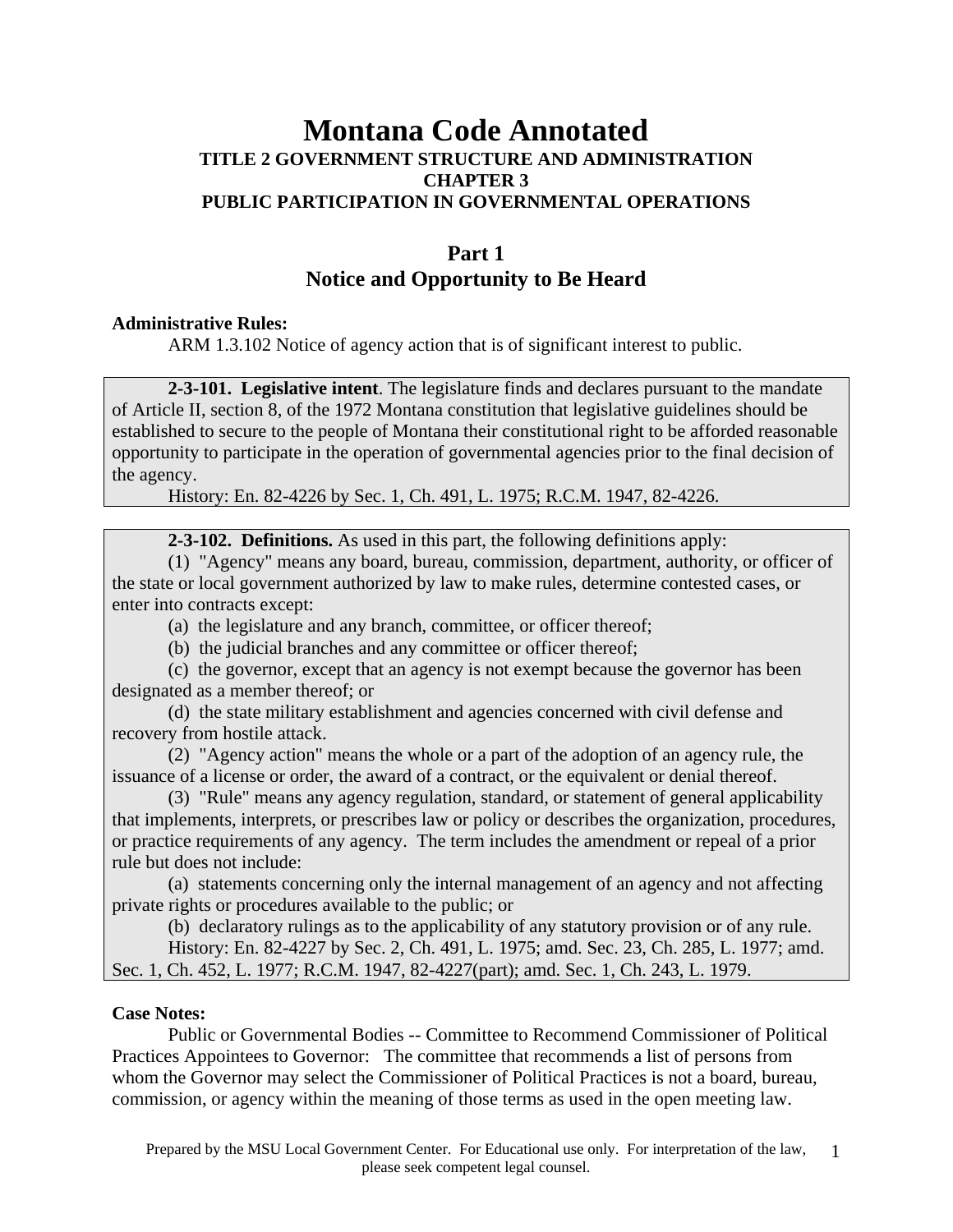However, the committee is a "public or governmental body" under the plain meaning of those terms as used in that law because it has a clear public and governmental purpose and was created for a specific governmental task and is thus subject to the open meeting law. Common Cause of Mont. v. Statutory Comm. to Nominate Candidates for Comm'r of Political Practices, 263 M 324, 868 P2d 604, 51 St. Rep. 77 (1994).

 Meeting of City Employees and Private Contractors Not Subject to Open Meeting Law: The plaintiff television station argued that it had the right to have a reporter cover a meeting between the city engineer, the public works director, and representatives of a private construction company. The Supreme Court stated that the statutes require agencies to have open meetings and that the definition of "agencies" does not include individual employees. The Supreme Court, after examining the legislative history of Art. II, sec. 9, Mont. Const., concluded that the statutes, which limit the right to know to agencies, are consistent with the intent of the constitution and therefore the plaintiff was not entitled to have a reporter present at the meeting of individual employees and a private party. SJL of Mont. Associates Ltd. Partnership v. Billings, 263 M 142, 867 P2d 1084, 50 St. Rep. 1726 (1993).

 Dismissal of Tenured Teacher -- Procedure Within MAPA: The County Superintendent of Schools and the State Superintendent of Public Instruction come under the definition of "agency" within the Montana Administrative Procedure Act (MAPA), and the decision not to award a contract to a tenured teacher is a "contested case" under MAPA. Yanzick v. School District, 196 M 375, 641 P2d 431, 39 St. Rep. 191 (1982).

### **Attorney General Opinions:**

 Municipal Entities Subject to Right of Public Participation -- Limit on Public Comment: Any municipal entity, including an advisory board, commission, and committee of a City Council, is subject to the right of the public to participate in any action that is of significant interest to the public. However, those municipal entities need not permit public comment on matters that are not of significant interest to the public. 51 A.G. Op. 12 (2005).

 Proceedings of Workers' Compensation Board of Directors Subject to Open Meeting Law: Because the Board of Directors of the Montana self-insurers guaranty fund fits the definition of "agency" in state law and is considered a public agency because of its legal authority to compel membership, assess its members, and exercise other regulatory powers in the conduct of the people's business, a broad construction of laws guaranteeing the public's right to know requires the Board to comply with the state open meeting law. 46 A.G. Op. 1 (1995).

 Proceedings of Workers' Compensation Board of Directors Subject to Montana Administrative Procedure Act: The Board of Directors of the Montana self-insurers guaranty fund fits the definition of "agency" in state law. The fund is considered a public organization because it has a public purpose and because it has been granted statutory authority to adopt public rules and to enter public contracts. Therefore, when the Board adopts rules or resolves contested cases, it must comply with the provisions of the Montana Administrative Procedure Act. 46 A.G. Op. 1 (1995).

**2-3-103. Public participation -- governor to ensure guidelines adopted**. (1) (a) Each agency shall develop procedures for permitting and encouraging the public to participate in agency decisions that are of significant interest to the public. The procedures must ensure adequate notice and assist public participation before a final agency action is taken that is of significant interest to the public. The agenda for a meeting, as defined in 2-3-202, must include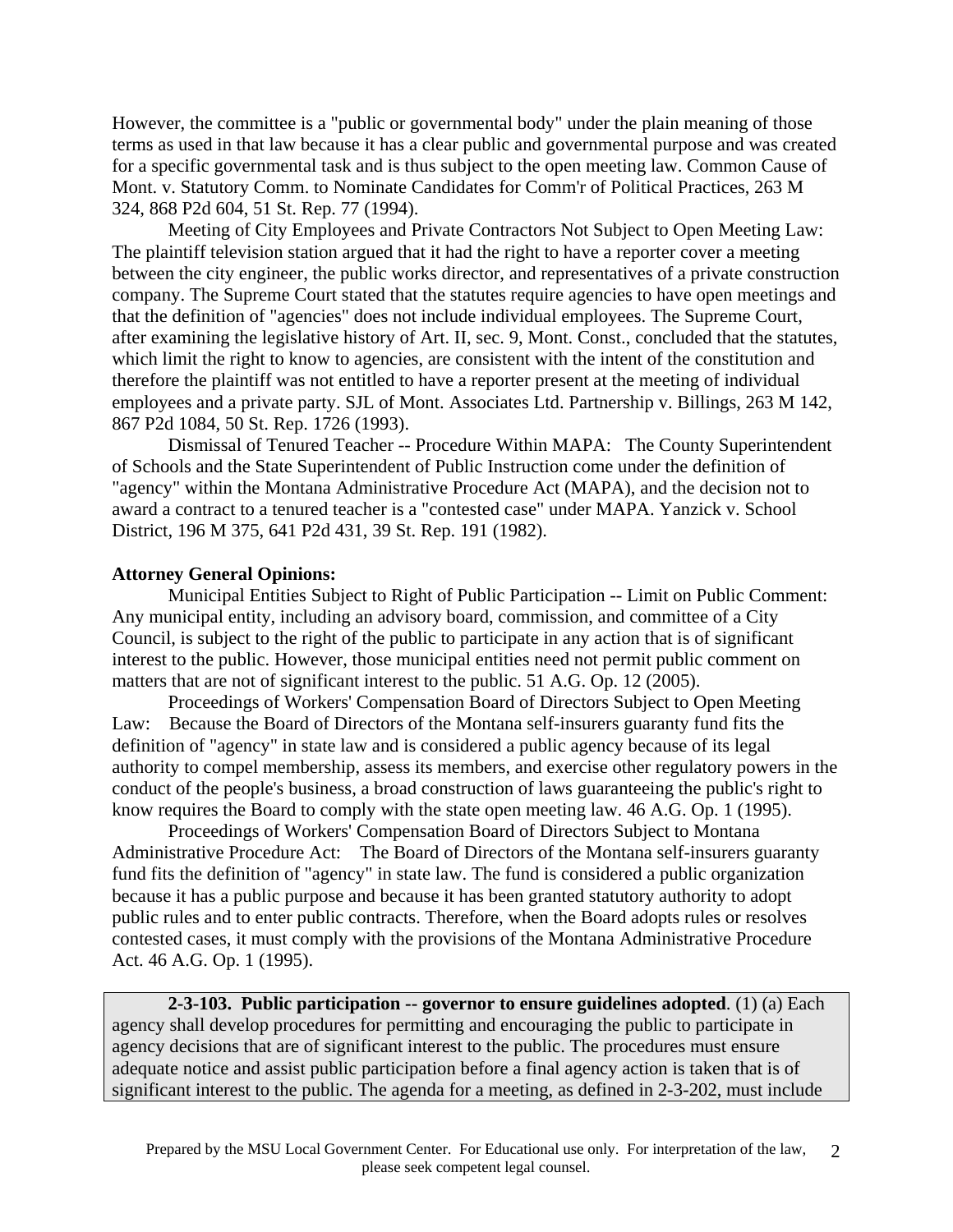an item allowing public comment on any public matter that is not on the agenda of the meeting and that is within the jurisdiction of the agency conducting the meeting. However, the agency may not take action on any matter discussed unless specific notice of that matter is included on an agenda and public comment has been allowed on that matter. Public comment received at a meeting must be incorporated into the official minutes of the meeting, as provided in 2-3-212.

 (b) For purposes of this section, "public matter" does not include contested case and other adjudicative proceedings.

 (2) The governor shall ensure that each board, bureau, commission, department, authority, agency, or officer of the executive branch of the state adopts coordinated rules for its programs. The guidelines must provide policies and procedures to facilitate public participation in those programs, consistent with subsection (1). These guidelines must be adopted as rules and published in a manner so that the rules may be provided to a member of the public upon request.

 History: En. 82-4228 by Sec. 3, Ch. 491, L. 1975; amd. Sec. 24, Ch. 285, L. 1977; amd. Sec. 2, Ch. 452, L. 1977; R.C.M. 1947, 82-4228(1), (5); amd. Sec. 1, Ch. 425, L. 2003.

#### **Compiler's Comments:**

 2003 Amendment: Chapter 425 in (1)(a) inserted third through fifth sentences concerning meeting agendas; inserted (1)(b) defining public matter for purposes of this section; in (2) near middle of first sentence after "officer of the" inserted "executive branch of the"; and made minor changes in style. Amendment effective April 22, 2003. Cross References:

 Right of public participation in government, Art. II, sec. 8, Mont. Const. Adoption of rules, 2-4-302. Publication of rules -- availability, 2-4-312.

#### **Case Notes:**

 Standard for Publication of Public Notice of County Commission Meetings -- Adoption of Formal Guidelines for Public Participation Not Required: Missoula County had policies and procedures for the posting of public meetings to encourage public participation in county business, but the procedures were not formally adopted or published for public distribution under this section. At a meeting in April 2003, the agenda listed a discussion of adding domestic partner benefits as an amendment to the county employee benefits plan. In May 2003, plaintiffs filed a complaint alleging that the county had failed to give proper notice of the April meeting in violation of the public right to participate in government and sought to void the action of the Board of County Commissioners making the benefits available. The District Court granted summary judgment to the county. Under this section, notice and public participation are required on actions of significant public interest, and given recent national attention, the issue of adding domestic partner benefits was held to be of significant public interest. However, the statute does not set out a specific method of notification. The standard is simply that a Board of County Commissioners must provide notice that is adequate to ensure public opportunity to participate in the decisionmaking process. Here, the Board published notice of the meeting in the local newspaper, posted notice of the meeting 24 hours in advance, and e-mailed the meeting agenda to the newspaper the day before the meeting. This notice was sufficient to alert plaintiffs, who attended the meeting and voiced their concerns, as well as the general public. Additionally, the fact that the county did not formally adopt or publish the procedures for public distribution under this section was irrelevant because the formal adoption requirement applies only to state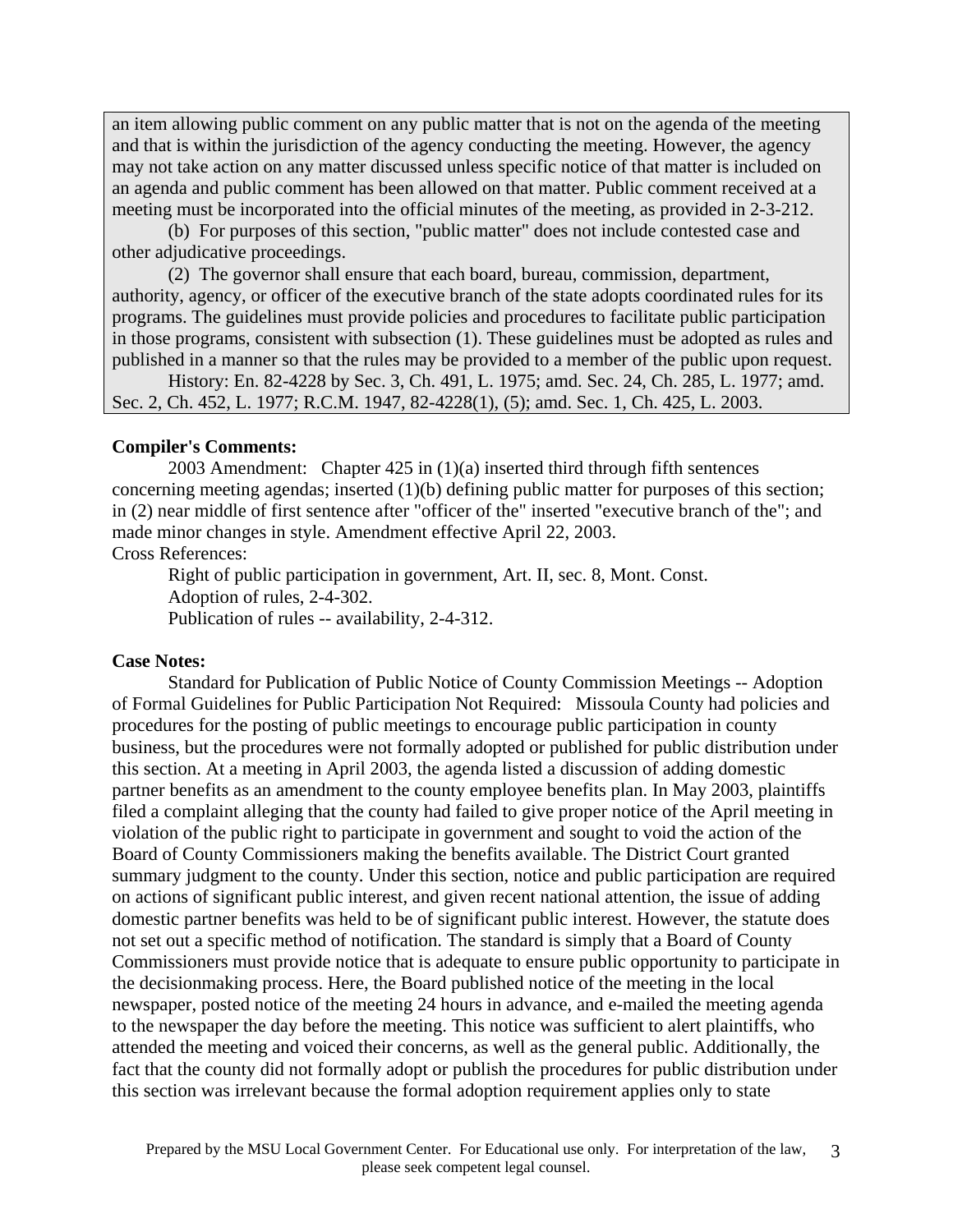agencies. Summary judgment was affirmed. Jones v. Missoula County, 2006 MT 2, 330 M 205, 127 P3d 406 (2006). See also Sonstelie v. Bd. of Trustees, 202 M 414, 658 P2d 413 (1983).

 Discretion of District Court Whether to Void School Board Decision: Motta filed a pro se lawsuit against a school district board, contending that the district did not have an appropriate procedure in place for public participation in the decisionmaking process and that because the school board did not adequately publicize a series of negotiation sessions and a special meeting to approve a negotiated agreement between the board and the teachers' union, results of the meeting should be void. The District Court found that the board violated state open meeting laws, granted partial summary judgment for Motta, and ordered that the district submit copies of its public participation procedures and maintain minutes consistent with applicable statutes, but the court did not void the agreement. On appeal, Motta argues that the District Court erred and moved the Supreme Court to void the agreement. The Supreme Court declined. Under 2-3-213, the decision whether to void any decisions reached at a meeting held in violation of state open meeting laws is clearly within the discretion of the District Court, and because that discretion was not abused, the partial summary judgment was affirmed. Motta v. Philipsburg School Bd. Trustees, District No. 1, 2004 MT 256, 323 M 72, 98 P3d 673 (2004).

 Reversal of Conviction for Medicaid Fraud Based on Violation of Improperly Adopted Administrative Policy: Vainio, an optometrist, was charged with three counts of Medicaid fraud under 45-6-313. The jury found Vainio guilty, and the District Court concluded as a matter of law that a violation of the administrative policies at issue formed a criminal act. On appeal, Vainio argued that by criminalizing violations of administrative policies that were not formally promulgated as rules, 45-6-313 contravened the Montana Administrative Procedure Act (MAPA), Title 2, ch. 4, and that policies that were not promulgated according to MAPA lacked the force of law. The state contended that because 45-6-313 specifically refers to violations of "policies", it was not necessary for those policies to be embodied in a rule promulgated pursuant to MAPA. The Supreme Court agreed with Vainio. The use of the term "policies" in 45-6-313 is limited to those policies that have been formally adopted as rules pursuant to MAPA. The fact that 45-6-313 does not expressly reference MAPA does not mean that Medicaid providers can be criminally prosecuted for violating the state's informal policies. Further, 45-6-313 does not have to expressly reference MAPA for MAPA to apply; rather, MAPA must be followed because 45- 6-313 does not expressly repudiate it. When the Legislature authorizes an agency to adopt rules, the procedures mandated by MAPA apply regardless of whether the authorizing statute refers to MAPA. The practices for which Vainio was convicted were not prohibited by rules adopted in compliance with MAPA and in effect at the time of the alleged offenses and thus were not illegal, so the convictions were reversed. St. v. Vainio, 2001 MT 220, 306 M 439, 35 P3d 948 (2001), following NW. Airlines, Inc. v. St. Tax Appeal Bd., 221 M 441, 720 P2d 676 (1986), and Rosebud County v. Dept. of Revenue, 257 M 306, 849 P2d 177 (1993), and distinguishing Huether v. District Court, 2000 MT 158, 300 M 212, 4 P3d 1193 (2000).

 Advisory Body Meeting Without Notice -- Mootness of Issues When Ultimate Action Becomes Final: The committee that recommends a list of persons from whom the Governor may select the Commissioner of Political Practices met, without public notice, to discuss who would be recommended. The Governor appointed a recommended person. A suit was filed to void the appointment on the grounds that the submission of the list was void because there was no notice of the meeting. The committee was granted summary judgment in the District Court, and plaintiffs appealed. Before the appeal was heard, the Senate confirmed the appointment. That the confirmation vested the title to the office in the appointee did not make the appeal and issue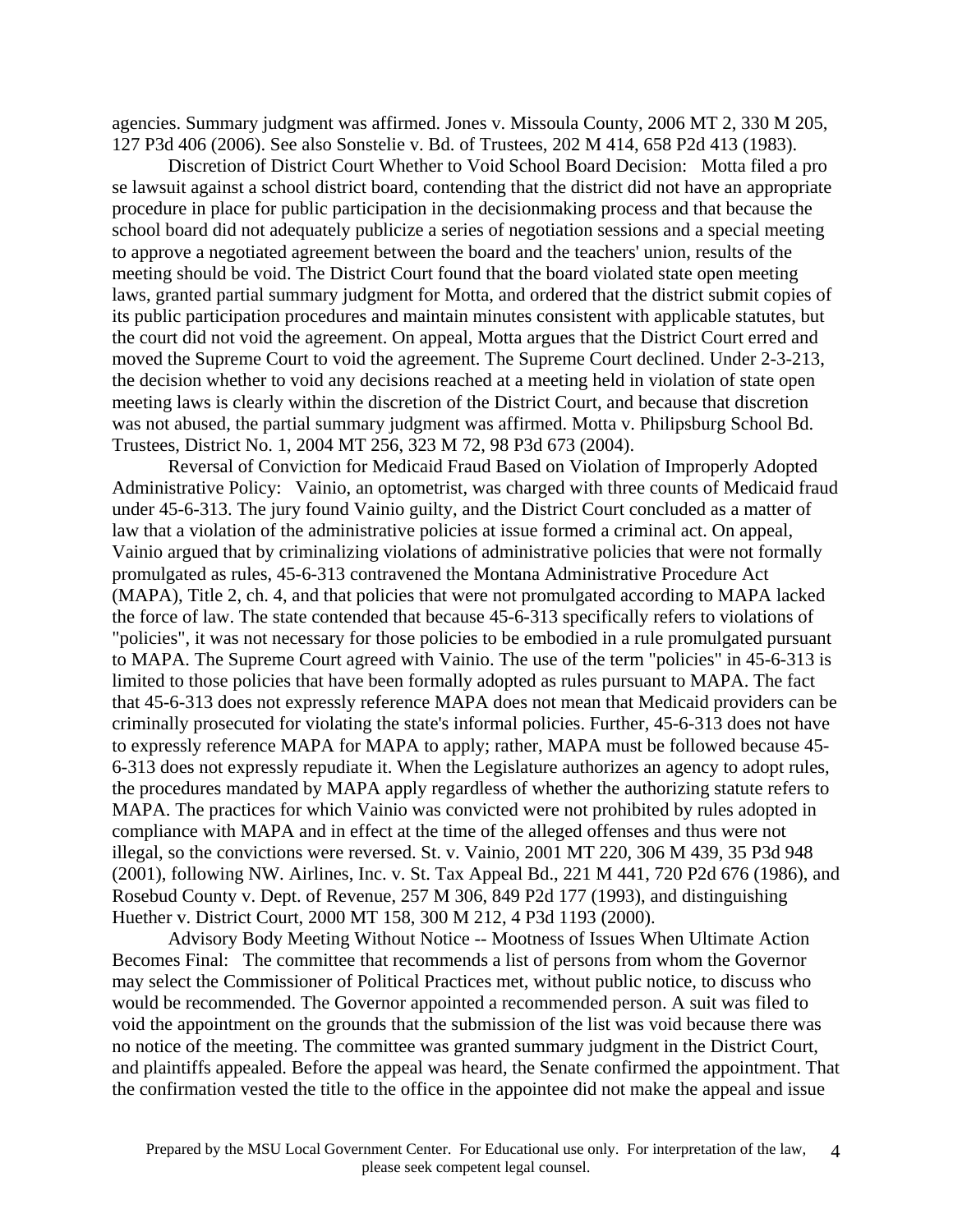moot because alleged violations of the state constitutional right to know and open meeting statutes could occur again, both in the context of this committee and similar advisory entities. To allow an alleged violation to escape judicial scrutiny simply because legal proceedings are not always swift would take away the people's constitutional right to know. Common Cause of Mont. v. Statutory Comm. to Nominate Candidates for Comm'r of Political Practices, 263 M 324, 868 P2d 604, 51 St. Rep. 77 (1994).

 Appointment by Governor Not Voided by Failure of Recommending Committee to Give Notice of Meeting at Which Recommended Persons Chosen: The committee that recommends persons to the Governor, who appoints the Commissioner of Political Practices, violated the open meeting law when it met, without public notice, to discuss who would be recommended. The Governor appointed a recommended person, and the Senate confirmed the appointment. Since the Governor is free to disregard the recommended persons, the Governor did not violate the law in appointing one of the recommended persons, and the appointment was not voided. Common Cause of Mont. v. Statutory Comm. to Nominate Candidates for Comm'r of Political Practices, 263 M 324, 868 P2d 604, 51 St. Rep. 77 (1994).

 Failure to Give Notice of Meeting of Committee That Recommends Persons Governor May Appoint as Commissioner of Political Practices: When three members of the four-member committee that recommends a list of persons from whom the Governor may select the Commissioner of Political Practices met to discuss candidates and the transmission of their names to the Governor and gave no public notice of the meeting, the committee violated the open meeting law. Common Cause of Mont. v. Statutory Comm. to Nominate Candidates for Comm'r of Political Practices, 263 M 324, 868 P2d 604, 51 St. Rep. 77 (1994).

 Meeting Open Only in Theory When No Public Notice Given: The open meeting law requires public notice of a meeting subject to that law. Without public notice, a meeting is open to the public in theory only, not in practice. Common Cause of Mont. v. Statutory Comm. to Nominate Candidates for Comm'r of Political Practices, 263 M 324, 868 P2d 604, 51 St. Rep. 77 (1994).

 Notice of Public Meeting Held Insufficient: Where two of three County Commissioners held a telephone meeting to discuss approval of a preliminary subdivision plat and were required to give notice of the meeting, the Board failed to comply in that a county newspaper article did not supply sufficient facts concerning the time and place of the meeting to permit further public comment, nor was a 2-days' posted public notice ever given. Bd. of Trustees v. County Comm'rs, 186 M 148, 606 P2d 1069 (1980).

 Telephone Conversation as Constituting a "Meeting" -- Notice Required to Be Given: Where two of three County Commissioners discussed by telephone the approval of a preliminary plat of a subdivision, a "meeting" as defined in 2-3-202 took place, and the Commissioners were subject to the requirement that notice of the meeting be given in accordance with statute. Bd. of Trustees v. County Comm'rs, 186 M 148, 606 P2d 1069 (1980).

 Jurisdiction to Consider Right to Notice and Participation: The District Court lacked jurisdiction to consider plaintiffs' rights under this section since their complaint was filed more than 30 days after the date of decision. Kadillak v. The Anaconda Co., 184 M 127, 602 P2d 147 (1979).

#### **Attorney General Opinions:**

 City Council Agenda -- Addition of and Immediate Action on Certain Items Limited: Only an item that is not of significant public interest or that is otherwise exempt from public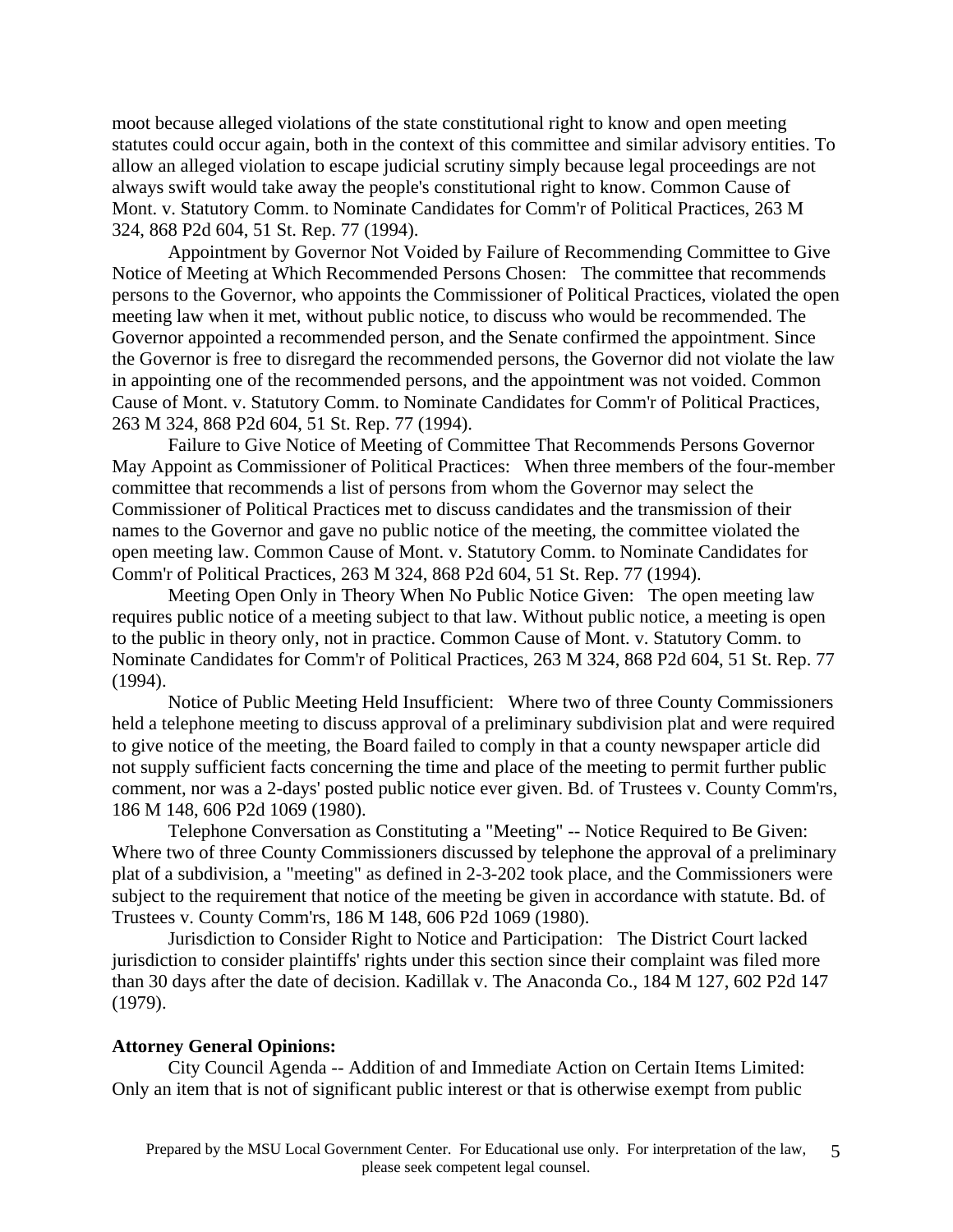participation requirements may be added to a City Council agenda and acted upon at the same City Council meeting. 51 A.G. Op. 12 (2005).

 Public Notice Required for City Council Meetings -- Requirement for Agenda Item for Public Comment on Nonagenda Matters Directed Only to Matters of Significant Public Interest but Applicable to Formal and Informal Council Sessions: Public notice is required for any meeting of a City Council. The mandate imposed upon a City Council to include an agenda item for public comment on nonagenda matters applies only to the extent that the public comments are directed to matters of significant interest to the public, but the City Council is not required to take public comments on matters that are not of significant interest to the public. The mandate applies both to formal City Council meetings and to informal City Council work sessions when no action may be taken. 51 A.G. Op. 12 (2005).

 Right of Public to Comment on Nonagenda City Council Items Extended to Matters Involving Individual Privacy -- Right of Presiding Officer to Close City Council Meeting to Protect Individual Privacy: The right of the public to comment at a City Council meeting on nonagenda items extends to matters that may involve an interest in individual privacy. However, the presiding office of the City Council retains the power to close a City Council meeting to the public if the presiding officer determines that the interest of individual privacy clearly outweighs the public's right to know. 51 A.G. Op. 12 (2005).

 Applicability of Open Meeting and Public Participation Laws to County Commission Meetings -- Notice Required in Matters of Significant Public Interest: The gathering of a quorum of County Commissioners to discuss, either among themselves or with members of the public, issues over which the County Commission has authority is a meeting subject to open meeting laws. Meetings involving the consideration of matters of significant public interest, meaning decisions involving more than a ministerial act requiring no exercise of judgment, are subject to public participation mandates, including notice requirements and the opportunity for public participation in the decisionmaking process. Thus, a County Commission that established the hours of 9:30 a.m. to 5 p.m., Monday through Friday, as its regular meeting time for public notice purposes, did not comply with Montana's constitutional and statutory public participation provisions. 47 A.G. Op. 13 (1998). See also 42 A.G. Op. 51 (1988). Law Review Articles:

 Comments on Government Censorship and Secrecy, Elison & Elison, 55 Mont. L. Rev. 175 (1994).

 Montana Supreme Court Survey: Administrative Law, Snyder, 41 Mont. L. Rev. 151 (1980).

Collateral References:

 Validity, construction, and application of statutes making public proceedings open to the public. 38 ALR 3d 1070.

 What constitutes "agency" for purposes of Freedom of Information Act. 165 ALR Fed. 591.

**2-3-104. Requirements for compliance with notice provisions.** An agency shall be considered to have complied with the notice provisions of 2-3-103 if:

 (1) an environmental impact statement is prepared and distributed as required by the Montana Environmental Policy Act, Title 75, chapter 1;

(2) a proceeding is held as required by the Montana Administrative Procedure Act;

(3) a public hearing, after appropriate notice is given, is held pursuant to any other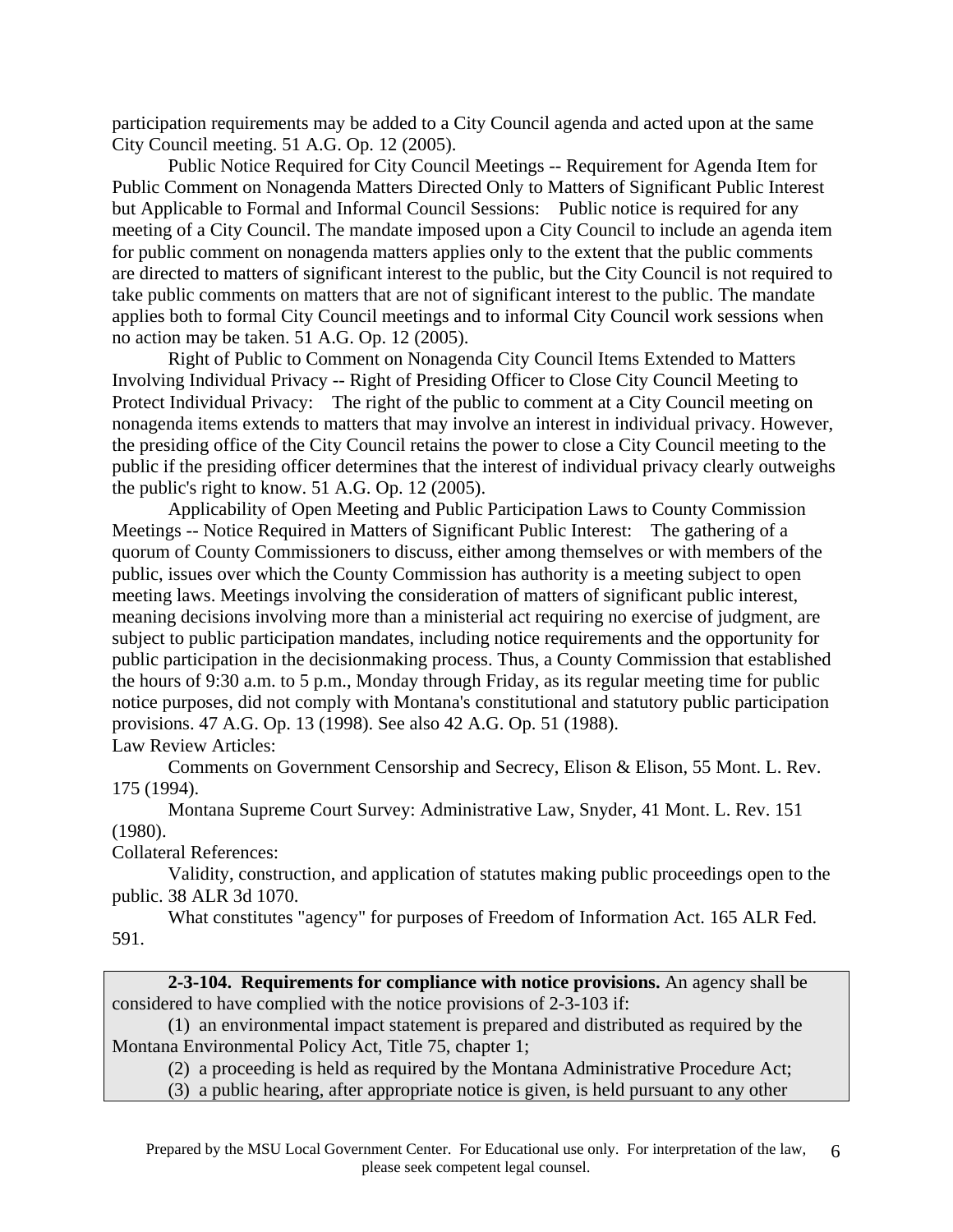provision of state law or a local ordinance or resolution; or

 (4) a newspaper of general circulation within the area to be affected by a decision of significant interest to the public has carried a news story or advertisement concerning the decision sufficiently prior to a final decision to permit public comment on the matter.

 History: En. 82-4228 by Sec. 3, Ch. 491, L. 1975; amd. Sec. 24, Ch. 285, L. 1977; amd. Sec. 2, Ch. 452, L. 1977; R.C.M. 1947, 82-4228(2).

### **Cross References:**

 Montana Administrative Procedure Act -- proceedings, 2-4-302, 2-4-306, 2-4-601. Publication and content of local government notices, 7-1-2121.

#### **Case Notes:**

 Standard for Publication of Public Notice of County Commission Meetings -- Adoption of Formal Guidelines for Public Participation Not Required: Missoula County had policies and procedures for the posting of public meetings to encourage public participation in county business, but the procedures were not formally adopted or published for public distribution under 2-3-103. At a meeting in April 2003, the agenda listed a discussion of adding domestic partner benefits as an amendment to the county employee benefits plan. In May 2003, plaintiffs filed a complaint alleging that the county had failed to give proper notice of the April meeting in violation of the public right to participate in government and sought to void the action of the Board of County Commissioners making the benefits available. The District Court granted summary judgment to the county. Under 2-3-103, notice and public participation are required on actions of significant public interest, and given recent national attention, the issue of adding domestic partner benefits was held to be of significant public interest. However, the statute does not set out a specific method of notification. The standard is simply that a Board of County Commissioners must provide notice that is adequate to ensure public opportunity to participate in the decisionmaking process. Here, the Board published notice of the meeting in the local newspaper, posted notice of the meeting 24 hours in advance, and e-mailed the meeting agenda to the newspaper the day before the meeting. This notice was sufficient to alert plaintiffs, who attended the meeting and voiced their concerns, as well as the general public. Additionally, the fact that the county did not formally adopt or publish the procedures for public distribution under 2-3-103 was irrelevant because the formal adoption requirement applies only to state agencies. Summary judgment was affirmed. Jones v. Missoula County, 2006 MT 2, 330 M 205, 127 P3d 406 (2006). See also Sonstelie v. Bd. of Trustees, 202 M 414, 658 P2d 413 (1983).

 Reversal of Conviction for Medicaid Fraud Based on Violation of Improperly Adopted Administrative Policy: Vainio, an optometrist, was charged with three counts of Medicaid fraud under 45-6-313. The jury found Vainio guilty, and the District Court concluded as a matter of law that a violation of the administrative policies at issue formed a criminal act. On appeal, Vainio argued that by criminalizing violations of administrative policies that were not formally promulgated as rules, 45-6-313 contravened the Montana Administrative Procedure Act (MAPA), Title 2, ch. 4, and that policies that were not promulgated according to MAPA lacked the force of law. The state contended that because 45-6-313 specifically refers to violations of "policies", it was not necessary for those policies to be embodied in a rule promulgated pursuant to MAPA. The Supreme Court agreed with Vainio. The use of the term "policies" in 45-6-313 is limited to those policies that have been formally adopted as rules pursuant to MAPA. The fact that 45-6-313 does not expressly reference MAPA does not mean that Medicaid providers can be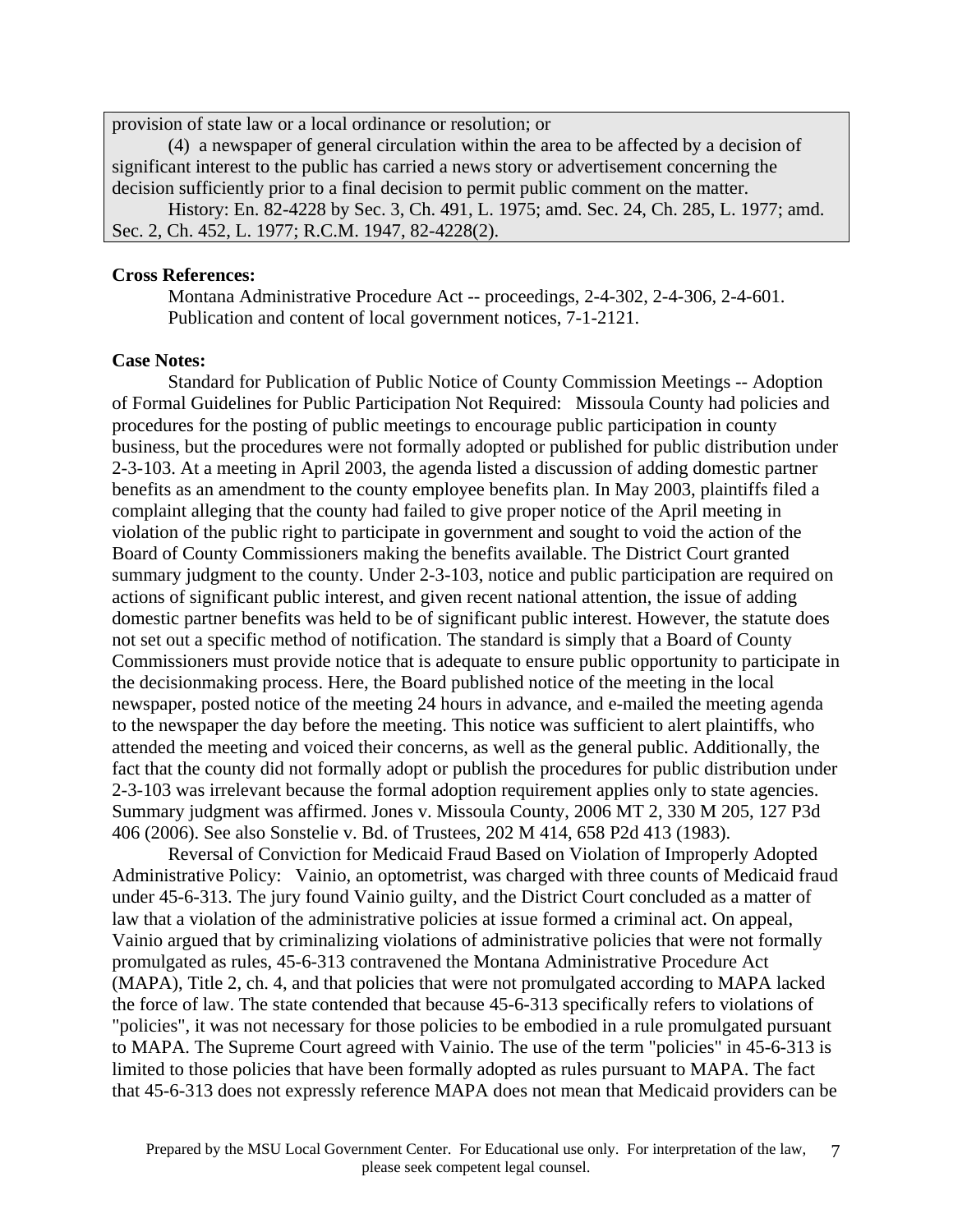criminally prosecuted for violating the state's informal policies. Further, 45-6-313 does not have to expressly reference MAPA for MAPA to apply; rather, MAPA must be followed because 45- 6-313 does not expressly repudiate it. When the Legislature authorizes an agency to adopt rules, the procedures mandated by MAPA apply regardless of whether the authorizing statute refers to MAPA. The practices for which Vainio was convicted were not prohibited by rules adopted in compliance with MAPA and in effect at the time of the alleged offenses and thus were not illegal, so the convictions were reversed. St. v. Vainio, 2001 MT 220, 306 M 439, 35 P3d 948 (2001), following NW. Airlines, Inc. v. St. Tax Appeal Bd., 221 M 441, 720 P2d 676 (1986), and Rosebud County v. Dept. of Revenue, 257 M 306, 849 P2d 177 (1993), and distinguishing Huether v. District Court, 2000 MT 158, 300 M 212, 4 P3d 1193 (2000).

 Publication Not Mandated: At its regular meeting on March 10, 1981, the Board of Trustees announced that had until April 1 to issue tenure contracts but that had not yet made final decisions. On March 12, the chairman contacted the clerk to tell her there would be a special meeting at 9 a.m. on March 14. The clerk contacted the local radio stations, who announced the meeting. The Board met and went into executive session. When plaintiff's contract was not renewed, she claimed the Board had violated the notice provisions of the open meeting law. The court held that the Montana open meeting law does not specifically mandate notice by publication. Publication is a method of proving notice. The obligation of the Montana open meeting law is to ensure that the public has ample opportunity to participate in decisions before final action is taken. The evidence in this case indicated that the opportunity was given. Sonstelie v. Bd. of Trustees, 202 M 414, 658 P2d 413, 40 St. Rep. 179 (1983).

 Notice of Public Meeting Held Insufficient: Where two of three County Commissioners held a telephone meeting to discuss approval of a preliminary subdivision plat and were required to give notice of the meeting, the Board failed to comply in that a county newspaper article did not supply sufficient facts concerning the time and place of the meeting to permit further public comment, nor was a 2-days' posted public notice ever given. Bd. of Trustees v. County Comm'rs, 186 M 148, 606 P2d 1069 (1980).

# **Attorney General Opinions:**

 Constitutional Mandate: In the context of rulemaking, the Montana Administrative Procedure Act fulfills the mandate of Art. II, sec. 8, Mont. Const., requiring reasonable opportunity for citizen participation in agency operation, by providing notice and hearing. 38 A.G. Op. 69 (1980).

**2-3-105. Supplemental notice by radio or television.** (1) An official of the state or any of its political subdivisions who is required by law to publish a notice required by law may supplement the publication by a radio or television broadcast of a summary of the notice or by both when in the official's judgment the public interest will be served.

 (2) The summary of the notice must be read without a reference to any person by name who is then a candidate for political office.

 (3) The announcements may be made only by duly employed personnel of the station from which the broadcast emanates.

 (4) Announcements by political subdivisions may be made only by stations situated within the county of origin of the legal notice unless a broadcast station does not exist in that county, in which case announcements may be made by a station or stations situated in any county other than the county of origin of the legal notice.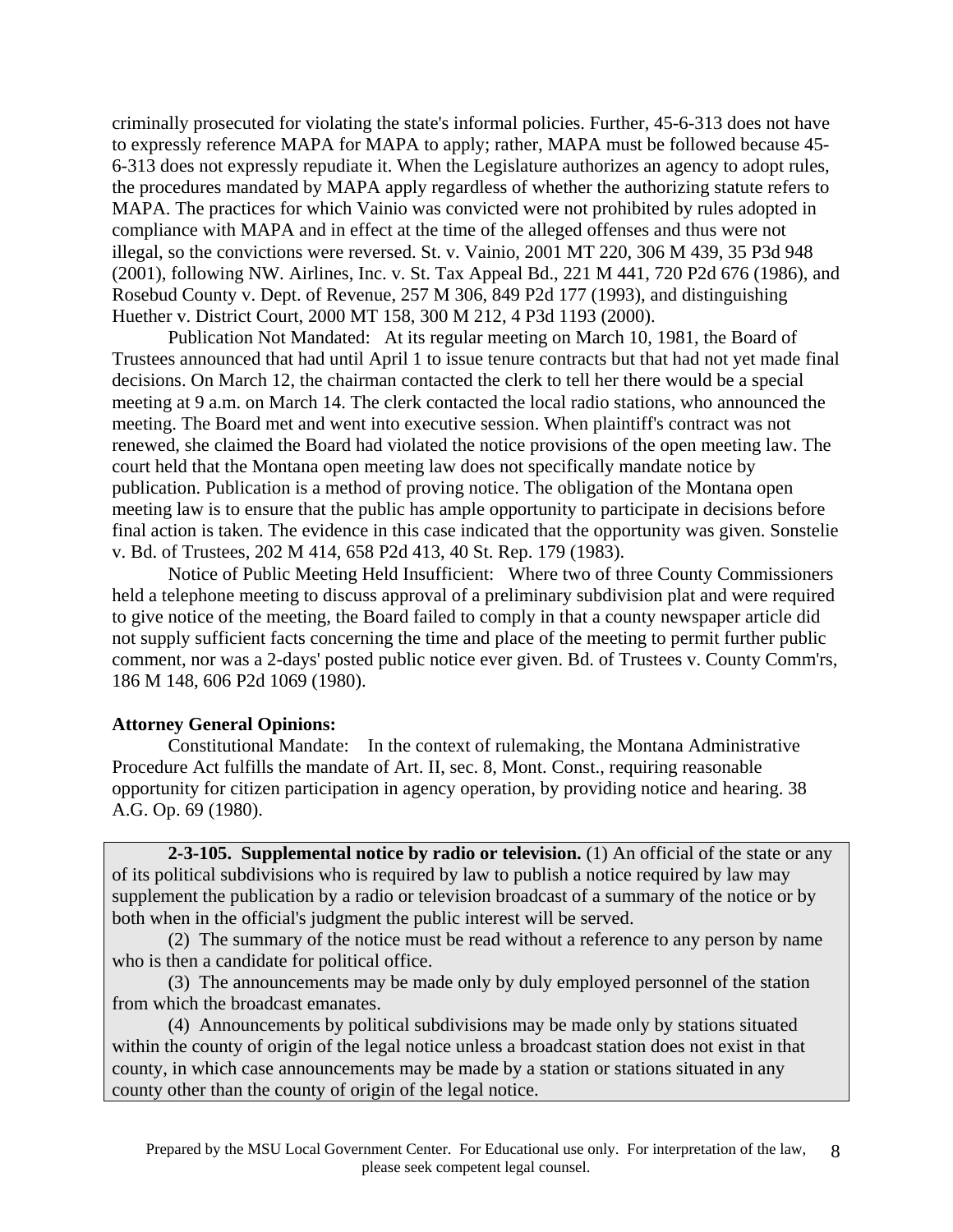History: En. Sec. 1, Ch. 149, L. 1963; R.C.M. 1947, 19-201; amd. Sec. 38, Ch. 61, L. 2007.

### **Compiler's Comments:**

 2007 Amendment: Chapter 61 made minor changes in style. Amendment effective October 1, 2007.

### **Case Notes:**

 Publication Not Mandated: At its regular meeting on March 10, 1981, the Board of Trustees announced that had until April 1 to issue tenure contracts but that had not yet made final decisions. On March 12, the chairman contacted the clerk to tell her there would be a special meeting at 9 a.m. on March 14. The clerk contacted the local radio stations, who announced the meeting. The Board met and went into executive session. When plaintiff's contract was not renewed, she claimed the Board had violated the notice provisions of the open meeting law. The court held that the Montana open meeting law does not specifically mandate notice by publication. Publication is a method of proving notice. The obligation of the Montana open meeting law is to ensure that the public has ample opportunity to participate in decisions before final action is taken. The evidence in this case indicated that the opportunity was given. Sonstelie v. Bd. of Trustees, 202 M 414, 658 P2d 413, 40 St. Rep. 179 (1983).

**2-3-106. Period for which copy retained**. Each radio or television station broadcasting any summary of a legal notice shall for a period of 6 months subsequent to such broadcast retain at its office a copy or transcription of the text of the summary as actually broadcast, which shall be available for public inspection.

History: En. Sec. 2, Ch. 149, L. 1963; R.C.M. 1947, 19-202.

**2-3-107. Proof of publication by broadcast.** Proof of publication of a summary of any notice by radio or television broadcast shall be by affidavit of the manager, an assistant manager, or a program director of the radio or television station broadcasting the same. History: En. Sec. 3, Ch. 149, L. 1963; R.C.M. 1947, 19-203.

# **Cross References:**

 Affidavits -- generally, Title 26, ch. 1, part 10. Affidavit defined, 26-1-1001.

# **2-3-108 through 2-3-110 reserved**.

**2-3-111. Opportunity to submit views -- public hearings.** (1) Procedures for assisting public participation must include a method of affording interested persons reasonable opportunity to submit data, views, or arguments, orally or in written form, prior to making a final decision that is of significant interest to the public.

 (2) When a state agency other than the board of regents proposes to take an action that directly impacts a specific community or area and a public hearing is held, the hearing must be held in an accessible facility in the impacted community or area or in the nearest community or area with an accessible facility.

History: En. 82-4228 by Sec. 3, Ch. 491, L. 1975; amd. Sec. 24, Ch. 285, L. 1977; amd.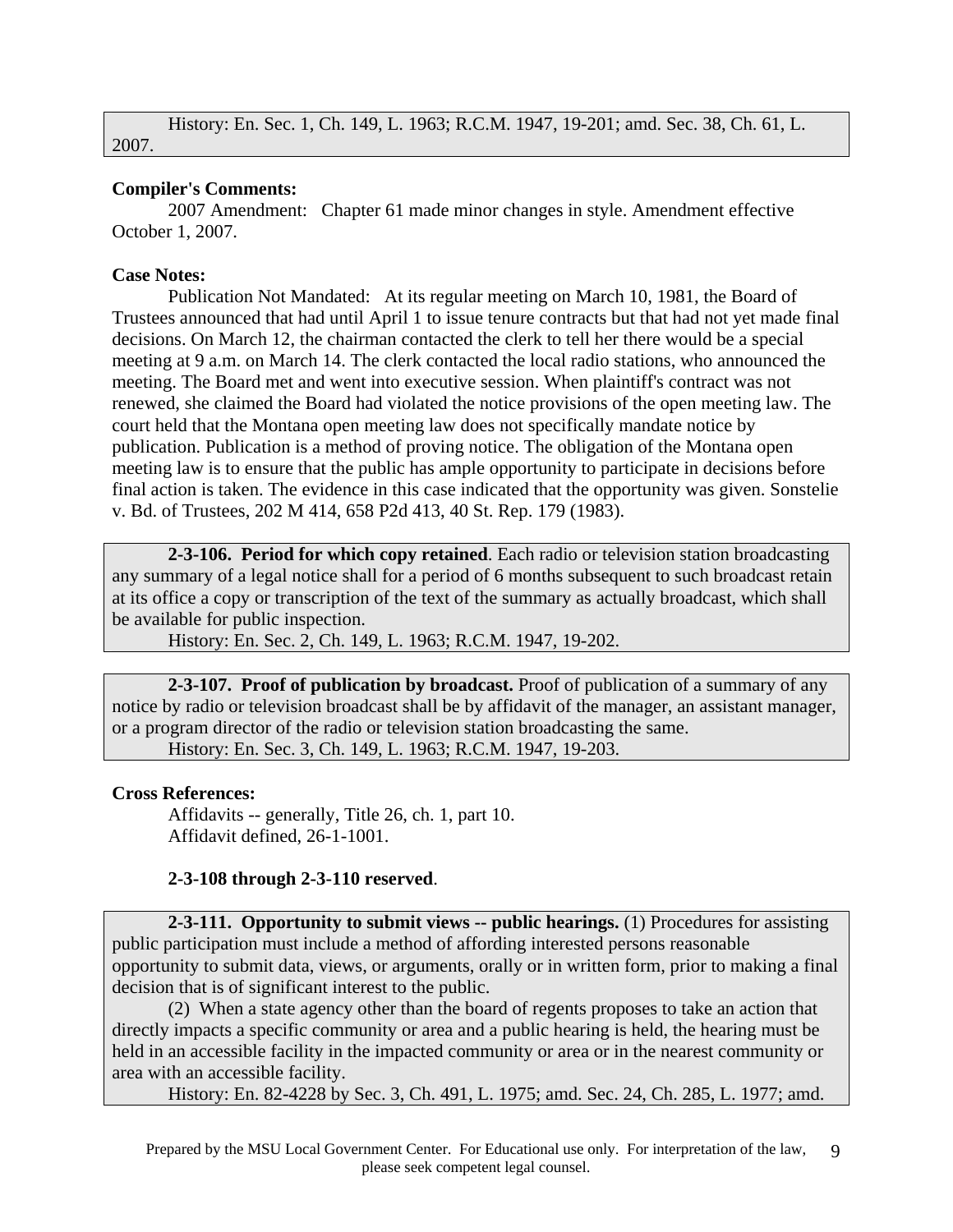#### **Compiler's Comments:**

 1997 Amendment: Chapter 487 inserted (2) requiring that public hearing be held in accessible facility in impacted community or area when agency action directly impacts community or area; and made minor changes in style. Cross References:

 Right of public participation in government, Art. II, sec. 8, Mont. Const. Submission of comments by electronic mail over Internet, 2-3-301.

#### **Case Notes:**

 Lack of Standing of Person Who Fails to Allege Personal Interest or Injury: Fleenor brought an action for violation of her right to know and right to participate in a school district's decision to hire a new superintendent on grounds that she was not properly notified of votes. The suit was brought by Fleenor as a citizen of Montana and resident of the county and the school district. The District Court dismissed the suit for lack of standing, and Fleenor appealed, asserting that standing existed by virtue of her status as an interested party and that a liberal interpretation of the constitution regarding a citizen's right to know and participate included anyone with an interest in enforcing the broad constitutional policies and protections. The Supreme Court disagreed. To establish standing, a complaining party must clearly allege a past, present, or threatened injury to a property right or a civil right and allege that the injury is personal to the claimant and distinguishable from injury to the public generally. Additionally, the challenged action must result in a concrete adverseness personal to the party staking a claim in the outcome. However, simply being an informed and interested citizen is insufficient to confer standing. Fleenor made no assertion of injury and did not establish a personal, concrete adverseness that would result from the school district's action and thus failed to meet the threshold for establishing standing. The District Court was affirmed. Fleenor v. Darby School District, 2006 MT 31, 331 M 124, 128 P3d 1048 (2006), following Flesh v. Bd. of Trustees, 241 M 158, 786 P2d 4 (1990), Carter v. Dept. of Transportation, 274 M 39, 905 P2d 1102 (1995), and Bryan v. Yellowstone County Elementary School District No. 2, 2002 MT 264, 312 M 257, 60 P3d 381 (2002), followed in Lohmeier v. Gallatin County, 2006 MT 88, 332 M 39, 135 P3d 775 (2006), and followed, with regard to criteria to establish standing, in Bd. of Trustees, Cut Bank Pub. Schools v. Cut Bank Pioneer Press, 2007 MT 115, 337 M 229, 160 P3d 482 (2007).

 Dissemination of Incomplete Document Used to Make Decision -- Right to Participate Entails Complying With Right to Know: A school district assembled a group of people to research and advise the district on the closure of schools, and a member of the group summarized the closure research information on a computer-generated spreadsheet and delivered various versions of the spreadsheet to various people and groups. The version given the school district contained a system rating the schools and explaining the rating system, but the group of parents that plaintiff belonged to was given a version not containing the rating system when a member of the group requested a copy. The school district told the group that a spreadsheet comparing the schools did not exist. The spreadsheet was a document of a public body subject to public inspection prior to the time that the school district's board met and used the spreadsheet to help determine which schools to close. The school district violated plaintiff's right to examine public documents. At a minimum, the "reasonable opportunity" standard articulated in Art. II, sec. 8, Mont. Const., and this section for the right to participate demands compliance with the right to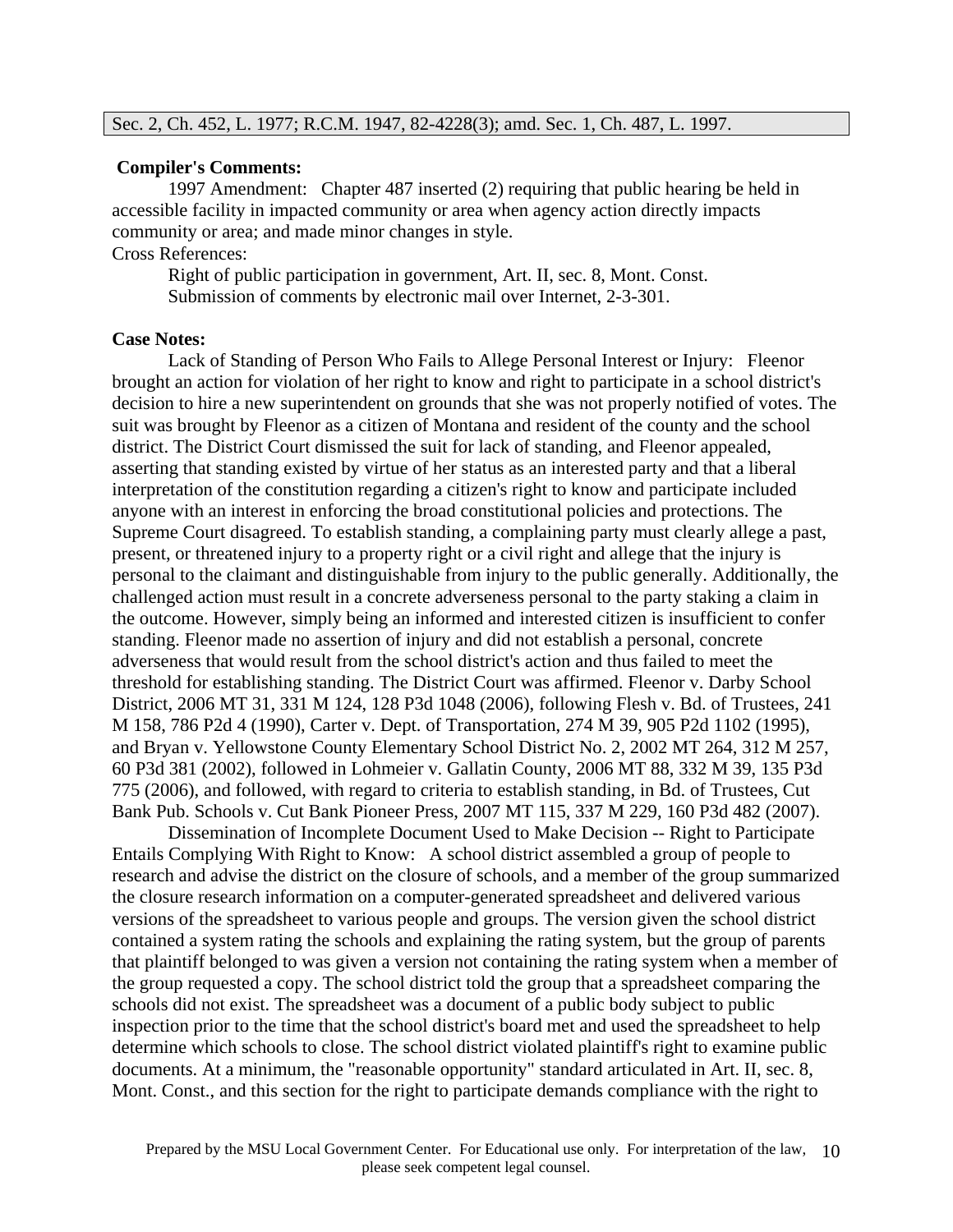know contained in Art. II, sec. 9, Mont. Const. When the school district violated plaintiff's right to know, it reduced what should have been a genuine interchange into a mere formality. Bryan could and did voice her opinion to the school district, but did so without the ratings information contained on the version of the spreadsheet used by the school district. Therefore, the school district also violated her Art. II, sec. 8, Mont. Const., right of participation. The Supreme Court stated that this violation tainted the entire process from start to finish and ruled that the school district's closure decision was void. The court stated that on remand, the school district should allow plaintiff an opportunity to rebut the closure decision and should then reexamine the decision and affirm or modify it. Bryan v. Yellowstone County Elementary School District No. 2, 2002 MT 264, 312 M 257, 60 P3d 381 (2002).

### **Attorney General Opinions:**

 Applicability of Open Meeting and Public Participation Laws to County Commission Meetings -- Notice Required in Matters of Significant Public Interest: The gathering of a quorum of County Commissioners to discuss, either among themselves or with members of the public, issues over which the County Commission has authority is a meeting subject to open meeting laws. Meetings involving the consideration of matters of significant public interest, meaning decisions involving more than a ministerial act requiring no exercise of judgment, are subject to public participation mandates, including notice requirements and the opportunity for public participation in the decisionmaking process. Thus, a County Commission that established the hours of 9:30 a.m. to 5 p.m., Monday through Friday, as its regular meeting time for public notice purposes, did not comply with Montana's constitutional and statutory public participation provisions. 47 A.G. Op. 13 (1998). See also 42 A.G. Op. 51 (1988).

**2-3-112. Exceptions.** The provisions of 2-3-103 and 2-3-111 do not apply to:

 (1) an agency decision that must be made to deal with an emergency situation affecting the public health, welfare, or safety;

 (2) an agency decision that must be made to maintain or protect the interests of the agency, including but not limited to the filing of a lawsuit in a court of law or becoming a party to an administrative proceeding; or

(3) a decision involving no more than a ministerial act.

 History: En. 82-4228 by Sec. 3, Ch. 491, L. 1975; amd. Sec. 24, Ch. 285, L. 1977; amd. Sec. 2, Ch. 452, L. 1977; R.C.M. 1947, 82-4228(4).

### **Cross References:**

 Emergency rules, 2-4-303. Disaster and emergency services, Title 10, ch. 3.

### **Attorney General Opinions**:

 Applicability of Open Meeting and Public Participation Laws to County Commission Meetings -- Notice Required in Matters of Significant Public Interest: The gathering of a quorum of County Commissioners to discuss, either among themselves or with members of the public, issues over which the County Commission has authority is a meeting subject to open meeting laws. Meetings involving the consideration of matters of significant public interest, meaning decisions involving more than a ministerial act requiring no exercise of judgment, are subject to public participation mandates, including notice requirements and the opportunity for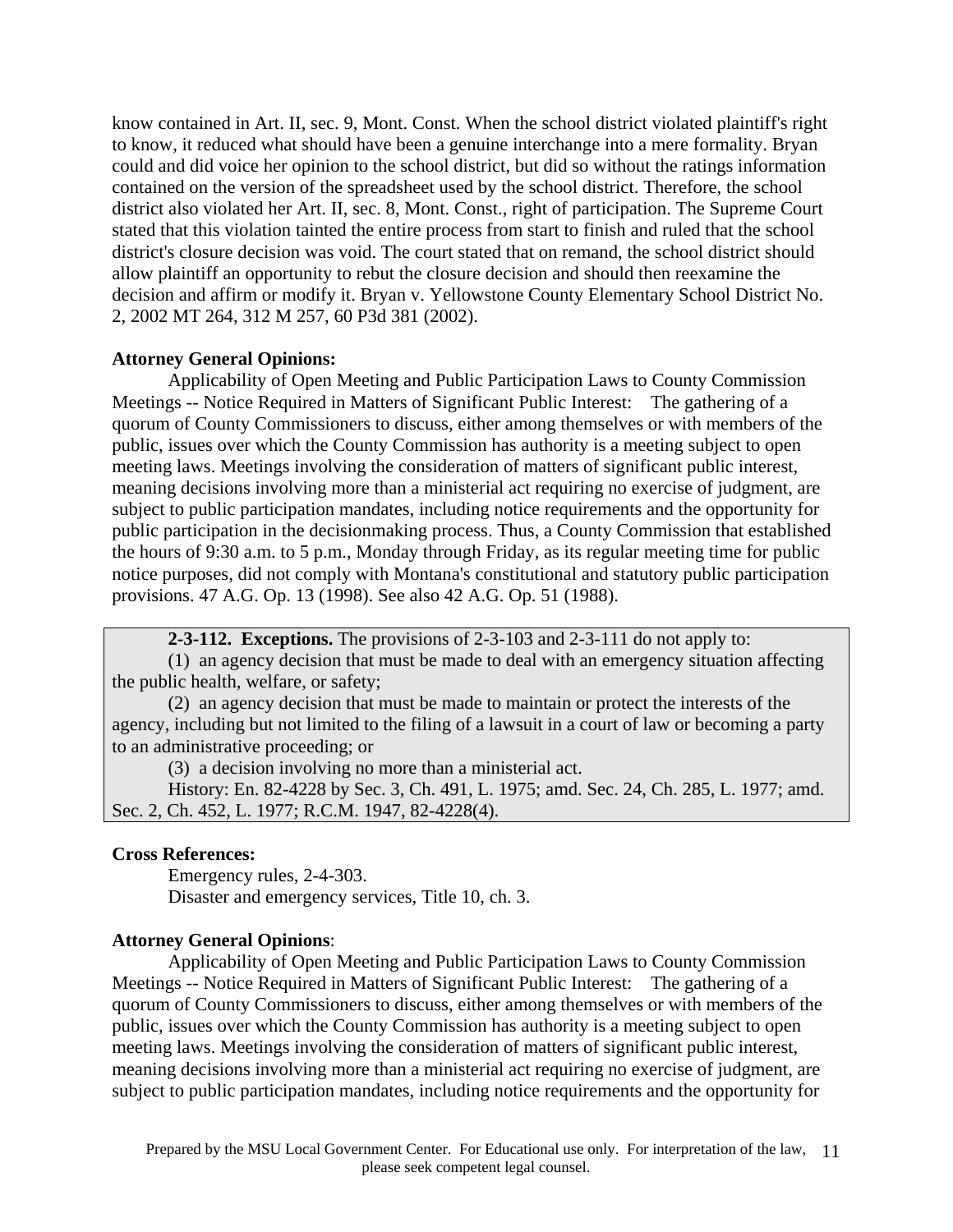public participation in the decisionmaking process. Thus, a County Commission that established the hours of 9:30 a.m. to 5 p.m., Monday through Friday, as its regular meeting time for public notice purposes, did not comply with Montana's constitutional and statutory public participation provisions. 47 A.G. Op. 13 (1998). See also 42 A.G. Op. 51 (1988).

 **2-3-113. Declaratory rulings to be published.** The declaratory rulings of any board, bureau, commission, department, authority, agency, or officer of the state which is not subject to the Montana Administrative Procedure Act shall be published and be subject to judicial review as provided under 2-4-623(6) and 2-4-501, respectively.

 History: En. 82-4227 by Sec. 2, Ch. 491, L. 1975; amd. Sec. 23, Ch. 285, L. 1977; amd. Sec. 1, Ch. 452, L. 1977; R.C.M. 1947, 82-4227(part); amd. Sec. 3, Ch. 184, L. 1979.

**2-3-114. Enforcement.** The district courts of the state have jurisdiction to set aside an agency decision under this part upon petition of any person whose rights have been prejudiced. A petition pursuant to this section must be filed within 30 days of the date on which the petitioner learns, or reasonably should have learned, of the agency's decision.

 History: En. 82-4229 by Sec. 4, Ch. 491, L. 1975; amd. Sec. 25, Ch. 285, L. 1977; R.C.M. 1947, 82-4229; amd. Sec. 1, Ch. 211, L. 2007.

### **Compiler's Comments:**

 2007 Amendment: Chapter 211 near middle of first sentence after "petition" deleted "made within 30 days of the date of the decision" and inserted second sentence requiring filing of a petition within 30 days of the date the petitioner learns or reasonably should have learned of the agency's decision. Amendment effective October 1, 2007.

 Preamble: The preamble attached to Ch. 211, L. 2007, provided: "WHEREAS, sections 2-3-114 and 2-3-213, MCA, now require that civil actions brought under either of those sections in District Court to enforce the laws allowing citizen participation in government be brought within 30 days of an agency decision made in violation of those laws; and

 WHEREAS, the effect of the 30-day limitation is to prohibit suits brought after that 30 day limit, as was confirmed by the Montana Supreme Court in the case of Kadillak v. The Anaconda Co., 184 M 127 (1979), in which the Supreme Court held that a District Court had no jurisdiction to even consider a case brought after the 30-day period had passed; and

 WHEREAS, if an agency, board, or other public entity holds a meeting but does not give notice of a meeting, does not publish an agenda for the meeting, and does not publish minutes of a meeting, there is no way for the public to know whether a meeting occurred, whether a decision was made by the agency, board, or other public entity that is of public interest, or whether the 30-day "clock" has in fact started, except by word of mouth; and

 WHEREAS, if a potential plaintiff learns of the meeting by word of mouth at a time too late in the 30-day period to discuss the violation of the participation in government statutes with a potential defendant, it could force a hasty decision to bring suit against the agency, board, or other public entity just because the 30-day period has almost passed.

 THEREFORE, it is the determination of the State Administration and Veterans' Affairs Interim Committee that the starting of the 30-day "clock" at the time that a potential plaintiff or petitioner learns or should have learned of a decision made at a meeting held in violation of the law will still apply a limitation to the time that a suit may be brought, but is more fair to a